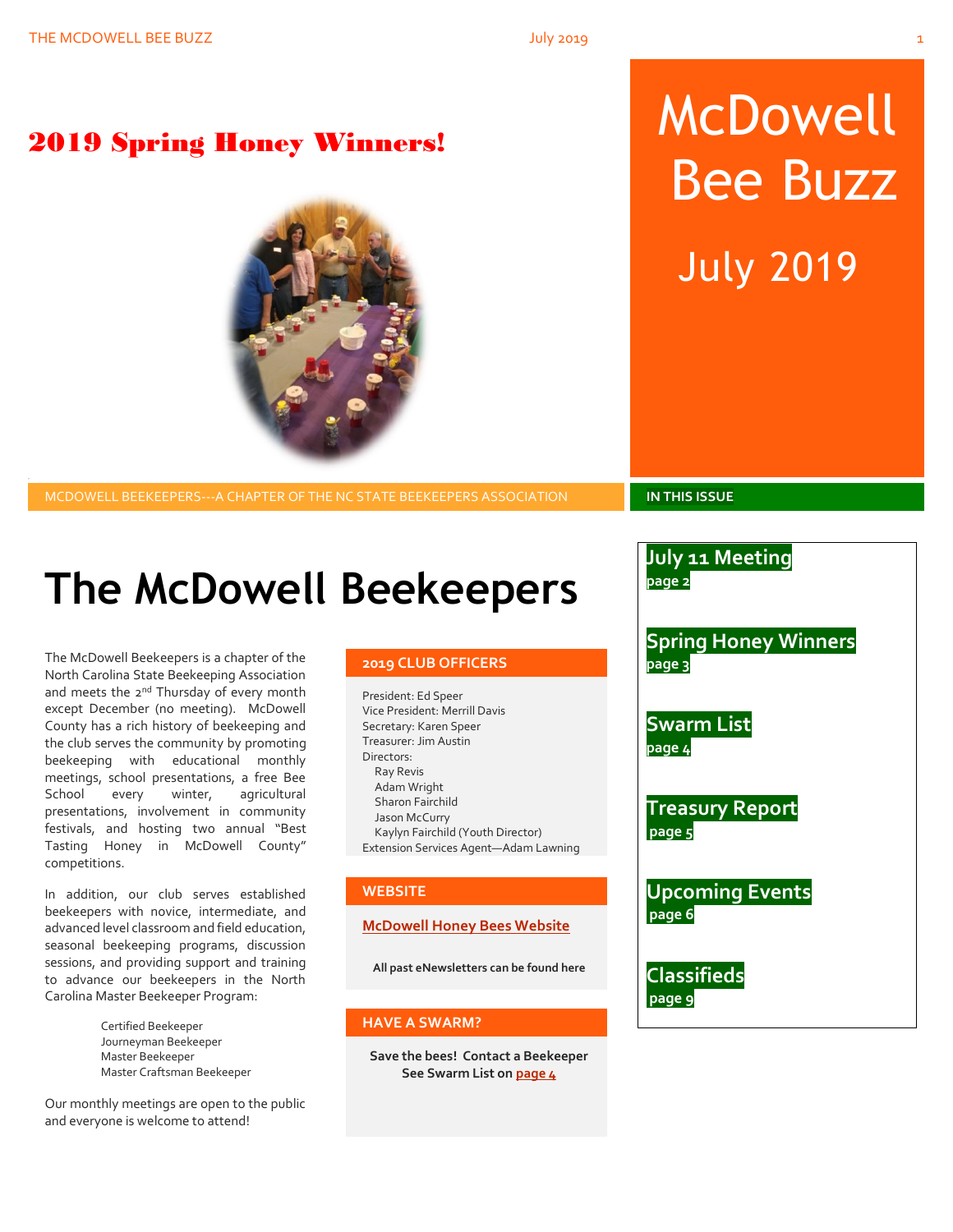## **Everyone Welcome!**

# **Join us at our next monthly meeting!**

**JULY 11, 2019 MONTHLY MEETING**

### **Thursday July 11 6:30 pm**

McDowell Senior Center 100 Spaulding Road Marion, NC 28752

Guest Speaker Willie Pascal, Burke County Beekeepers How to Make Creamed Honey



#### **NEW—THERMAL MITE TREATMENT PROGRAM**

*The McDowell Beekeepers are proud to announce our newest program—Thermal Mite Treatment. Schedule renting a Mighty Mite Killer to heat treat your hives. Contact Ed Speer*

#### **2019 MONTHLY MEETING SCHEDULE**

**Jan 10** Karin Stegall **Feb 14** Charlene Covert-Foster **Mar 14** Lynn Williams—Mighty Mite Killer **Apr 11** Doug Elliott—Master Story Teller **May 9** Gear Day—Honey House **Jun 13** Spring Honey Tasting Contest **Jul 11 Willie Pascal-Make Creamed Honey Aug 8** Danny Ray **Sep 12** Native Bee Plants **Sep 21** Sourwood Honey Tasting Contest **Oct 10** Ray Revis **Nov 14** Potluck & Elections **Dec** No meeting

## **Are your bees making Sourwood honey?**



Honeybee queen laying eggs Honeybee queen laying eyys<br>Sweet Betsy Farm Observation Hive 2015

## **July 11, 2019 Meeting Agenda**

6:30 pm Call to order Old Business New Business 7:00 pm Program—Wille Pascal (Burke Co Beekeepers)—How to Make Creamed Honey 7:55 pm Door Prizes/Announcements 8:00 pm Adjourn

Contact Ed Speer to Add AGENDA items [Ed@SweetBetsyFarm.com](mailto:Ed@SweetBetsyFarm.com)

#### **Visit us on Facebook**

#### **221 Area Beekeepers Online!**

The McDowell Honey Bees has a Facebook page! It's a great place to post your latest activities, keep intouch with fellow beekeepers, learn what's happening right now and communicate with your new friends. **[The McDowell Honey Bees](https://www.facebook.com/groups/MHBee/)**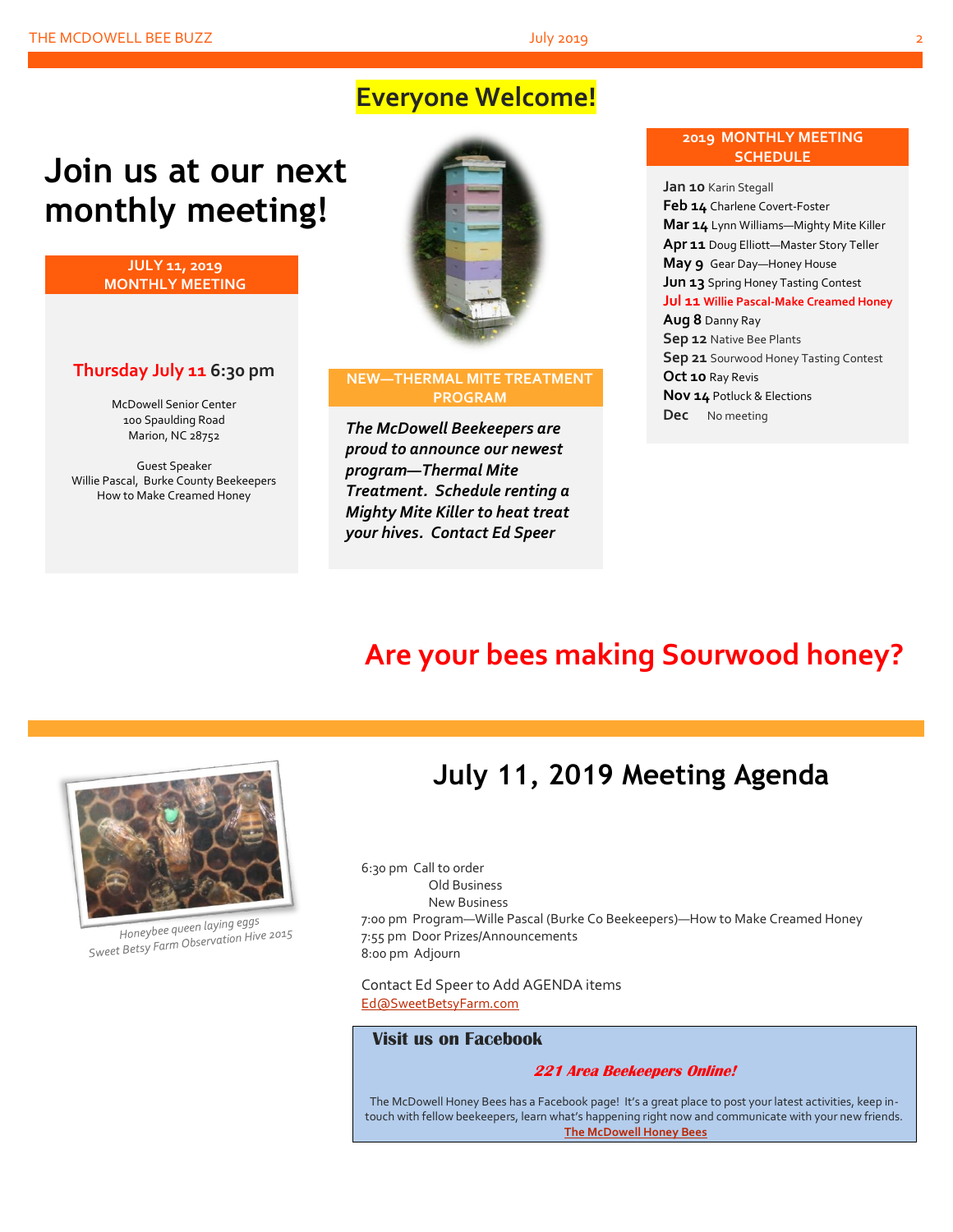# 2019

Best Tasting Spring Honey in McDowell County Contest Winners

## **And The Winners Are**

First Place: Charles Revis Second Place: Chris Holler Third Place Tie: Jim Austin & James Nations



Congratulations to the winners!

Seventy people came to Keeper's Cut Meadery on Thursday June 13 and helped select the best tasting spring honey in McDowell County. Honey from 20 area beekeepers were entered in the black jar contest (blind judging on taste only). This was McDowell County's  $12<sup>th</sup>$  honey tasting contest (begun by the beekeeper's club in 2011, two contests/year since 2016).



Happy Beekeeper



Don't miss our next honey tasting contest September 21, 2019 at Keeper's Cut Meadery when we will choose the **2019 Best Tasting Sourwood Honey in McDowell County!**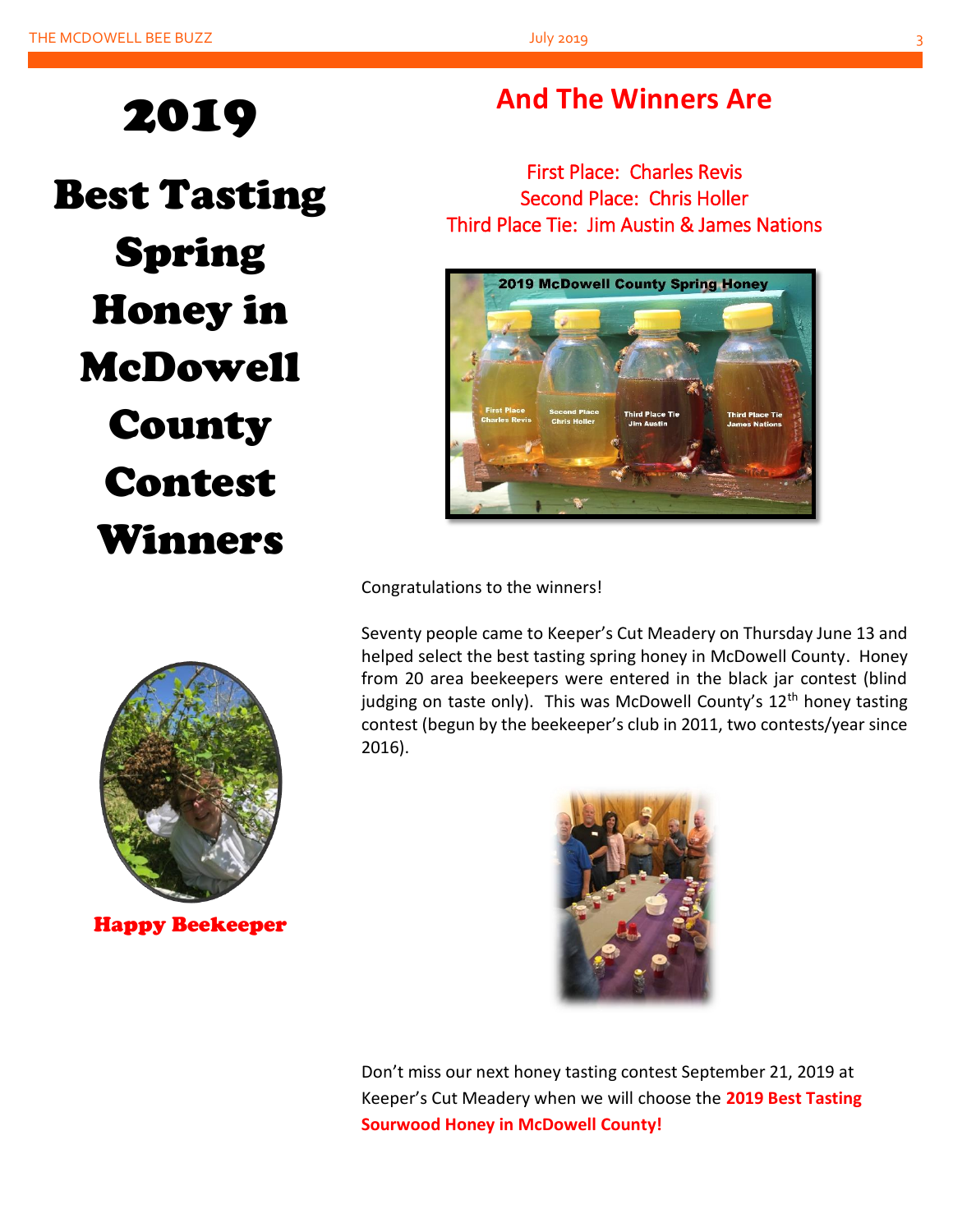Unfortunately, Dr. Vaughn Bryant, Texas A&M Univ. is no longer providing honey pollen analyses services. We have learned much about our local honeys from his analyses in the past and wish him all the best

#### **MCDOWELL COUNTY NCSBA MASTER BEEKEEPERS**

**Ray Revis Wayne Holland Karen Speer**

#### **MCDOWELL HONEYBEE MENTORS**

**Charles Myers---Nebo cjmyers1952@gmail.com Wayne Holland---Glenwood 828-659-4161 Ed Speer---Glenwood 828-724-4444 Karen Speer---Glenwood 828-925-4444 Don Miller---Old Fort 828-668-0154 Merrill Davis---Old Fort 828-668-3153 James Lunsford---Old Fort 828-668-9112 Charles Revis---Marion 828-925-1430 Ray Revis---Marion 828-460-3247 Lonnie/Barb Bewernitz--Old Fort 828-280-3784**

Are you a beginning beekeeper who needs help? Contact a mentor near you. or contact Mentoring Chairman Jason McCurry: [jmccu8777@aol.com](mailto:jmccu8777@aol.com)828-342-4003

# *2019 McDowell Beekeeper Association*

*Officers*

**Elected at the 2018 November monthly meeting**

**Ed Speer – President Merrill Davis – Vice President Karen Speer – Secretary Jim Austin – Treasurer Ray Revis – Director Adam Wright – Director Sharon Fairchild – Director Jason McCurry - Director**

#### *Our Regional Bee Inspector*

*Lewis Cauble, Apiary Inspector NC Dept Agriculture & Consumer Services (828) 230-4544[; Lewis.Cauble@ncagr.gov](file:///L:/Beekeeping/Beekeeping%202019/McDowell%20Honeybees%202019/MHB%20Newsletters%202019/Apr%202019/Lewis.Cauble@ncagr.gov)*

#### **SWARM LIST**

**Have you seen a swarm of honeybees? Don't panic—they aren't aggressive. Call the McDowell Extension office (828-652- 8104) or call a beekeeper in your area; they may be able to help!**

#### **Marion**

Adam Wright 828-442-7817 Harold Arrowood 828-659-2921

#### **Glenwood**

Ed Speer 828-724-4444 Wayne Holland 828-659-4161

**Pleasant Gardens** Bill Hendley 828-460-0292

**Greenlee** Doug Mikell 828-896-5755

**Nebo** Ricky Styles 828-652-0184 or 803-3387

#### **Old Fort**

Lonnie Bewermitz 828-280-3784 James McGinnis 828-668-4232 Darren Orr 828-581-4494 Don Miller 828-668-0154

**Little Switzerland** Mitch Hughes 828-756-7294

**McDowell County** Cameron Johnson 828-652-1263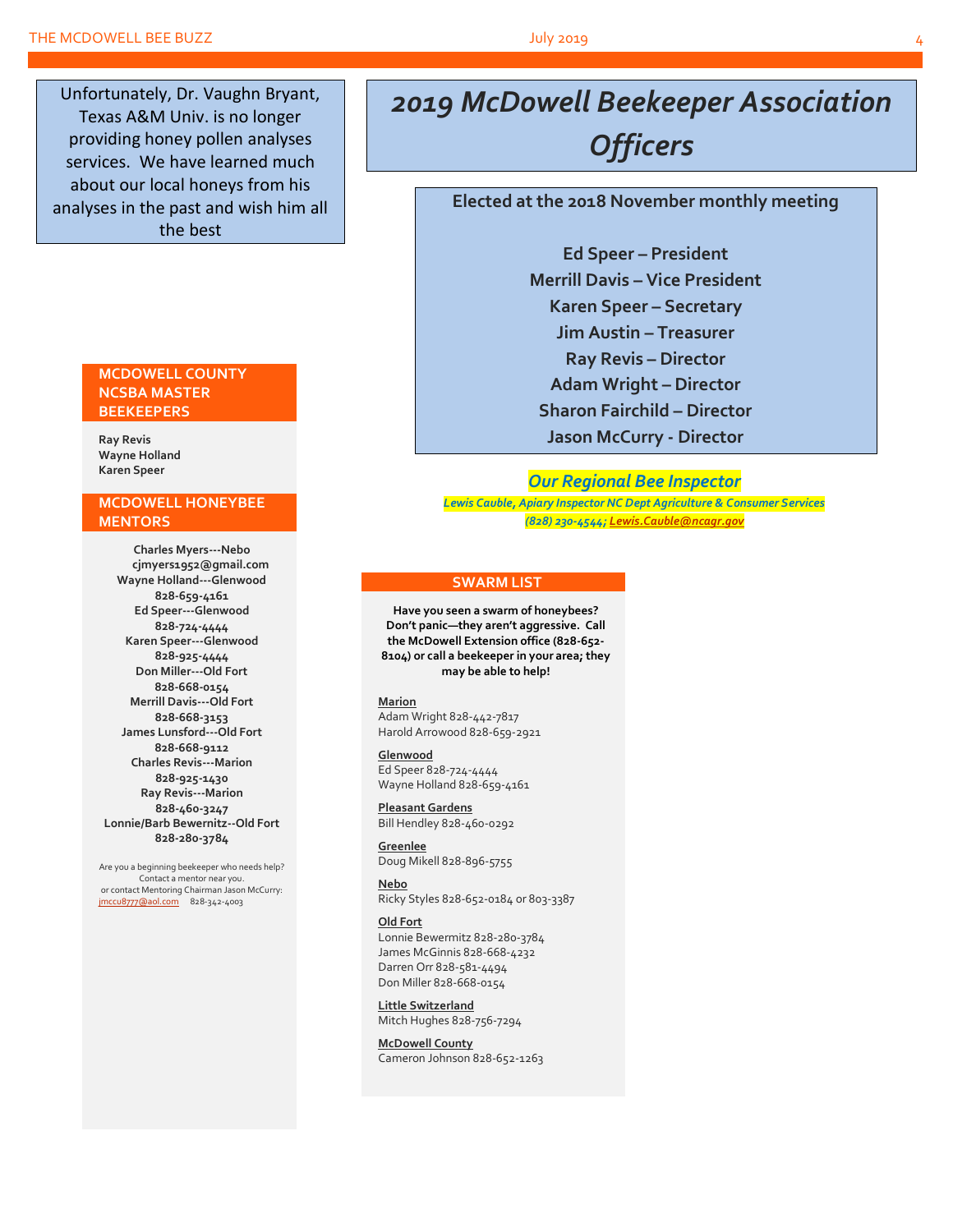## Club Committees

The McDowell Honeybee club volunteers support local beekeepers as well as help educate the public about the importance of honeybees as critical pollinators and producers of products like honey and bees wax.

### *Committees/Chairs*

**Executive Committee** Ed Speer [ed@sweetbetsyfarm.com](mailto:ed@sweetbetsyfarm.com) **McDowell Honey House** Adam Wright [blueold96@yahoo.com](mailto:blueold96@yahoo.com) **Community Outreach** Karen Speer [Karen@SweetBetsyFarm.com](mailto:Karen@SweetBetsyFarm.com) **Hospitality** Lynn Bradley *sbradley* @msn.com **Golden Achievement Program (GAP) Mentoring Program** Jason McCurry imccu8777@aol.com **Webmaster**---Karen Speer **Newsletter---**Ed Speer **Bee School 2019**---Karen Speer **Journeyman Study Group**—Bill Hendley **Beekeeper Education**—Ed Speer **Thermal Mite Treatment**—Ed Speer **Nominating Committee--TBD**

## Treasury Report for June 30, 2019

#### **Treasurer---Jim Austin**

| 2019         | May 31     | <b>Jun 30</b> |
|--------------|------------|---------------|
| Checking     | \$3,295.09 | \$2,952.05    |
| Cash on hand | 111.47     | 141.47        |
| Total        | \$3,406.56 | \$3,093.52    |

1 Wellness Program payment in 2019 No debt or unpaid bills 4 Lifetime members

#### **TREASURY REPORTS**

*The treasury reports will be included in each monthly newsletter but will not be presented in detail at the regular monthly meetings. The Executive Committee has oversight of the club's treasury and reviews the details at each bi-monthly EC meeting. If you have any questions or concerns about the club's treasury, you will be given an opportunity to speak at the regular monthly meetings or you may speak to an officer or director, who will then present your comments at the next EC meeting. Club members are welcome to address the directors at any Executive Committee meeting.*

#### **MCDOWELL HONEY HOUSE**

The Honey House is open for the summer. Contact Adam Wright to schedule an appointment or to borrow equipment. Adam Wrigh[t blueold96@yahoo.com](mailto:blueold96@yahoo.com)

Many thanks to Adam Wright, Ray Revis, & Charles Revis for recently installing a new water pump in the large uncapping machine.

#### **THERMAL MITE TREATMENT**

Club members can rent one of the Mighty Mite Killer units recently purchased by the club. This is a non-chemical method of controlling Varroa mites. To schedule your 2-day rental period, contact Ed Speer [Ed@SweetBetsyFarm.com](mailto:Ed@SweetBetsyFarm.com)

### Bee School

The club's annual Bee School offers beginner beekeepers classes and hands-on training leading to **Certifided Beekeeper** status by the NC State Beekeepers Association.



#### McDowell Honey House

The McDowell Honey House is a fully equipped self-service honey processing facility built and maintained by the McDowell Honeybees. It is open to all club members—reservations required.

#### **BEGINNER MENTORING**

*Need an experienced beekeeper's help? Contact our club's mentoring program Chairman Jason McCurry to be assigned a mentor.* [jmccu8777@aol.com](mailto:jmccu8777@aol.com)

#### **BEE SCHOOL 2019**

Thanks to the many club volunteers who helped make another successful Bee School. We raised more than \$1,300 for the club!



Community Outreach Mountain Glory Festival Presentations to schools & Community Agriculture Awareness Field Days

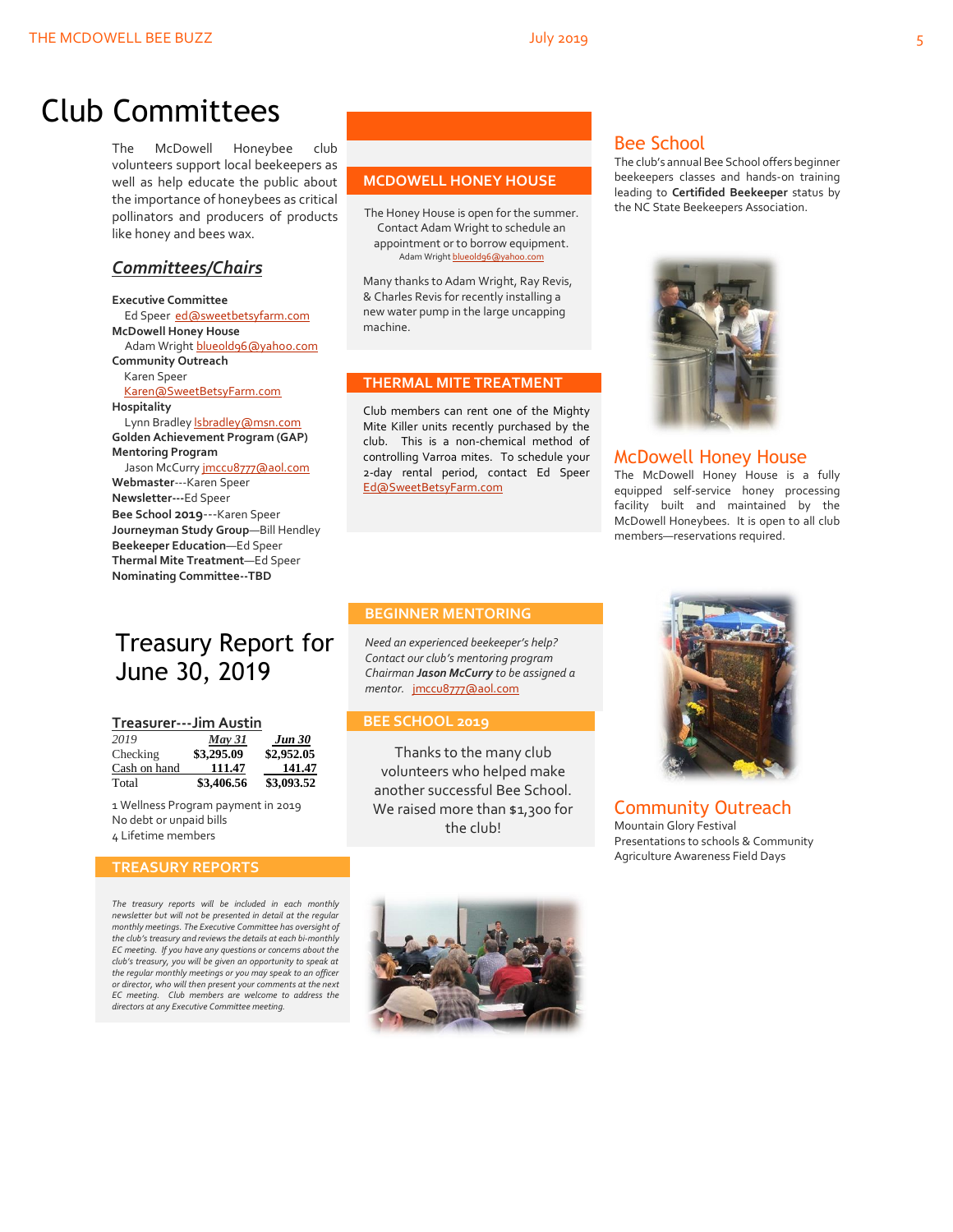# Upcoming Events



#### **NC STATE BEEKEEPERS ASSOCIATION SUMMER MEETING**

**August 8-10, 2019 Thursday, Friday & Saturday**

**Hickory, NC Registration now open online:** [ncbeekeepers.org](http://www.ncbeekeepers.org/)

#### **MCDOWELL BEEKEEPERS EXECUTIVE COMMITTEE MEETING**

*Thursday Jul 9, 2019 6:30 PM* McDowell Honeybee Chapter EC meetings

are held every other month 2019 EC Meetings: *Jan 8 Jul 9 Mar 12 Sep 10 May 7* 

All officers and directors are expected to attend. Club members are also welcome---please contact the president ahead of time if you wish to address the board or place topics on the agenda.

#### **MCDOWELL BEEKEEPERS MONTHLY CLUB MEETING**

#### *THURSDAY JULY 11, 2019*

 *6:30 pm* McDowell SeniorCenter Marion, NC

| 2019 Monthly Club Meetings: |                     |  |
|-----------------------------|---------------------|--|
| Jan 10                      | Jul 11              |  |
| Feb 14                      | Aug 8               |  |
| Mar 14                      | Sep 12              |  |
| Apr <sub>11</sub>           | $Oct$ <sub>10</sub> |  |
| May 9                       | Nov 14              |  |
| Jun 13                      | Dec-no meeting      |  |

Door prizes at beekeeper gatherings are a strong long-standing tradition. Donations for our monthly meetings are encouraged and welcomed. Please bring your donated items to the next meeting. Here's your chance to highlight your products or handicrafts, clean out your storage locker, or simply share your bounty with fellow beekeepers!



#### **BEST TASTING HONEY COMPETITIONS**

**The McDowell Honeybees hosts two Best Tasting Honey in McDowell County competitions every year!**

### **Spring Honey** (June 13) **Sourwood Honey** (September 21)

Plan to enter your honey in 2019! The top 3 winning honeys are sent to Texas A&M University for pollen analyses, paid for by the club!

#### **4-H BEEKEEPING GROUP STARTING!**

McDowell County's own 4-H Beekeeping group is getting started! Sponsored by the McDowell Cooperative Extension and the McDowell Beekeepers Association. 8 kids signed up at the initial meeting October 25<sup>th</sup>. Call Chad (828-652-8104) or Sharon (828-652-9478 or 460-4044) for more information or to sign up.

#### **EASTERN APICULTURAL SOCIETY (EAS)**

**Annual Summer Conference 2019**

**July 15-19 Greenville SC (Greenville Convention Center)**

**[www.easternapiculture.org](http://www.easternapiculture.org/)**

#### **BEST TASTING MCDOWELL SOURWOOD HONEY CONTEST**

### **Saturday September 21, 2019**

Don't miss our next **Best Tasting Sourwood Honey In McDowell County** contest to be held at Keeper's Cut Meadery (175 West Henderson St, Marion, NC). This annual contest will be open to the public as well as club members. All beekeepers in the county are encouraged to enter their 2019 sourwood honey and see who has the best tasting!

#### **SMALL TOWN SATURDAY NIGHTS**

**July 27, 2019 6-9 pm**

#### **Refinery 13 Marion, NC**

Sweet Betsy Farm will be tending the bar and all things honeybee will be the order of the night! Come out and support honeybees, beekeepers, Marion, and the McDowell County Backpack Program (donated school supplies for less-advantaged kids).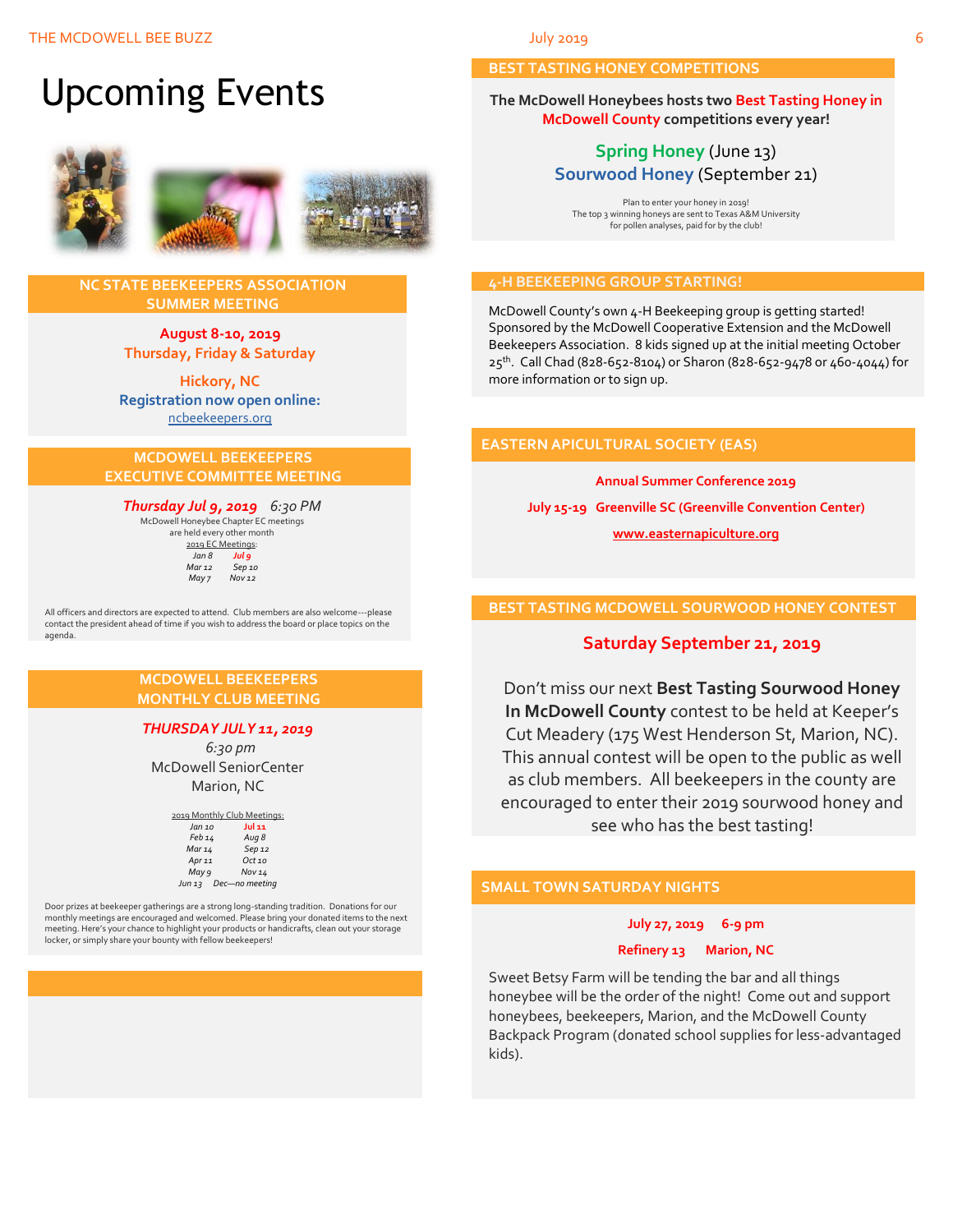# Beekeepers

A world of easily accessible beekeeping information awaits you! Check out the following online, magazine, book, catalog, and workshop sources for the answers to all your beekeeping questions.

### Never stop learning!

**MONTHLY BEEKEEPING MAGAZINES**

[American Bee Journal](http://www.americanbeejournal.com/)

[Bee Culture](http://www.beeculture.com/)

#### **GENERAL BEEKEEPING INFO**

Randy Oliver's [Scientific Beekeeping](http://scientificbeekeeping.com/)

[Free Beginner's DVD](http://www.worldofbeekeeping.com/free-kit/)

[YouTube Beekeeping Videos](https://www.youtube.com/results?search_query=beekeeping) Choose from 100's[---Search any topic](https://www.youtube.com/results?search_query=beekeeping)

Micha[el Bush's Practical Beekeeper](http://www.bushfarms.com/bees.htm)

[The Different Types of Honey Bees](https://www.cals.ncsu.edu/entomology/apiculture/pdfs/1.12%20copy.pdf)

[Removing Feral Bees](http://www.ces.ncsu.edu/depts/ent/notes/Urban/bees-faq.htm)

[Free Classic Historical eBooks](http://www.apiculture-populaire.com/) including Langstroth 1853!!

#### **PLANTING FOR BEES**

[Garden Plants for Honey Bees](http://www.wicwas.com/Garden_Plants_for_Honey_Bees) [Sensible Gardening](http://sensiblegardening.com/busy-busy-bees/) [Xerces Society](http://www.xerces.org/pollinator-conservation/gardens/) [Native NC Pollinator Friendly Plants](http://wncbees.org/wp-content/uploads/2014/07/Recommended-Polliinator-Friendly-Plant-List-for-Greater-Asheville-NC-with-Nurseries.pdf) [Honey Plants of NC](http://wncbees.org/wp-content/uploads/2014/08/Honey-Plants-of-North-Carolina-NCSU-1.04.pdf) [Flowering Season WNC Plants](http://wncbees.org/wp-content/uploads/2014/07/Typical-Flowering-Seasons-for-Western-North-Carolina-Honey-and-Pollen-Sources-Edd-Buchanan-John-Mundy-Chris-Mathis.pdf) [Painters Greenhouse](http://www.paintersgreenhouse.com/)

#### **WORKSHOPS/CLASSES**

[Spikenard Farm Honeybee Sanctuary Workshops](http://spikenardfarm.org/)

[NC Cooperative Extension Online Courses for Beginner &](https://entomology.ces.ncsu.edu/apiculture/bees/) Advanced Beekeepers

[Honey & The Hive](https://www.honeyandthehivenc.com/)

#### **HONEY BEES WORK HARD**

How much honey does a single worker bee produce during her lifetime? *1/12 teaspoon!*

How many honeybees does it take to make 1 lb. of honey? **800 honeybees working for 2 weeks! Or 11,000 honeybees working for 1 day!**

How long would a single worker bee have to live forging every day to produce 1 lb. of honey?

**29.5 years!**

How far do honey bees fly to produce 1 lb. of honey? *55,000 miles! That's 2.2 times the distance around the earth!*

How many flower visits does it take to produce 1 lb. of honey? *2 million!*

#### **NORTH CAROLINA BEEKEEPING NEWS**

[NC State Beekeepers Association](http://www.ncbeekeepers.org/)

[North Carolina Department of](http://www.ncbeekeepers.org/resources/apiary-inspection-program)  [Agriculture and Consumer Services,](http://www.ncbeekeepers.org/resources/apiary-inspection-program)  [Apiary Inspection](http://www.ncbeekeepers.org/resources/apiary-inspection-program)

[North Carolina State University](http://entomology.ncsu.edu/apiculture)  [Apiculture Program](http://entomology.ncsu.edu/apiculture)

[North Carolina Honey Standard](http://www.ncbeekeepers.org/honey/nc-honey-standard)

[Africanized Honey Bees in NC](http://wncbees.org/wp-content/uploads/2014/08/AHBs-Some-questions-and-answers-NCSU-1.03.pdf)

#### **COMMERCIAL HONEYBEE SUPPLIERS**

[Beech Mountain Beekeeping](http://beechmountainbeesupply.com/store/cart.php) **[BetterBee](http://www.betterbee.com/)** [Dadant](https://www.dadant.com/) [Hwy 226 Bee Supply](http://hwy226beesupplies.com/) [Kelley Beekeeping](https://www.kelleybees.com/) [Mann Lake](http://www.mannlakeltd.com/) [Miller Bee Supply](http://millerbeesupply.com/catalog/) [Orr Bee Supply](http://www.orrbeesupply.com/) Reel's Bee Supply (828) 738-3939 [Revis Russian Apiaries](http://revisrussians.com/) [Honey & The Hive](https://www.honeyandthehivenc.com/)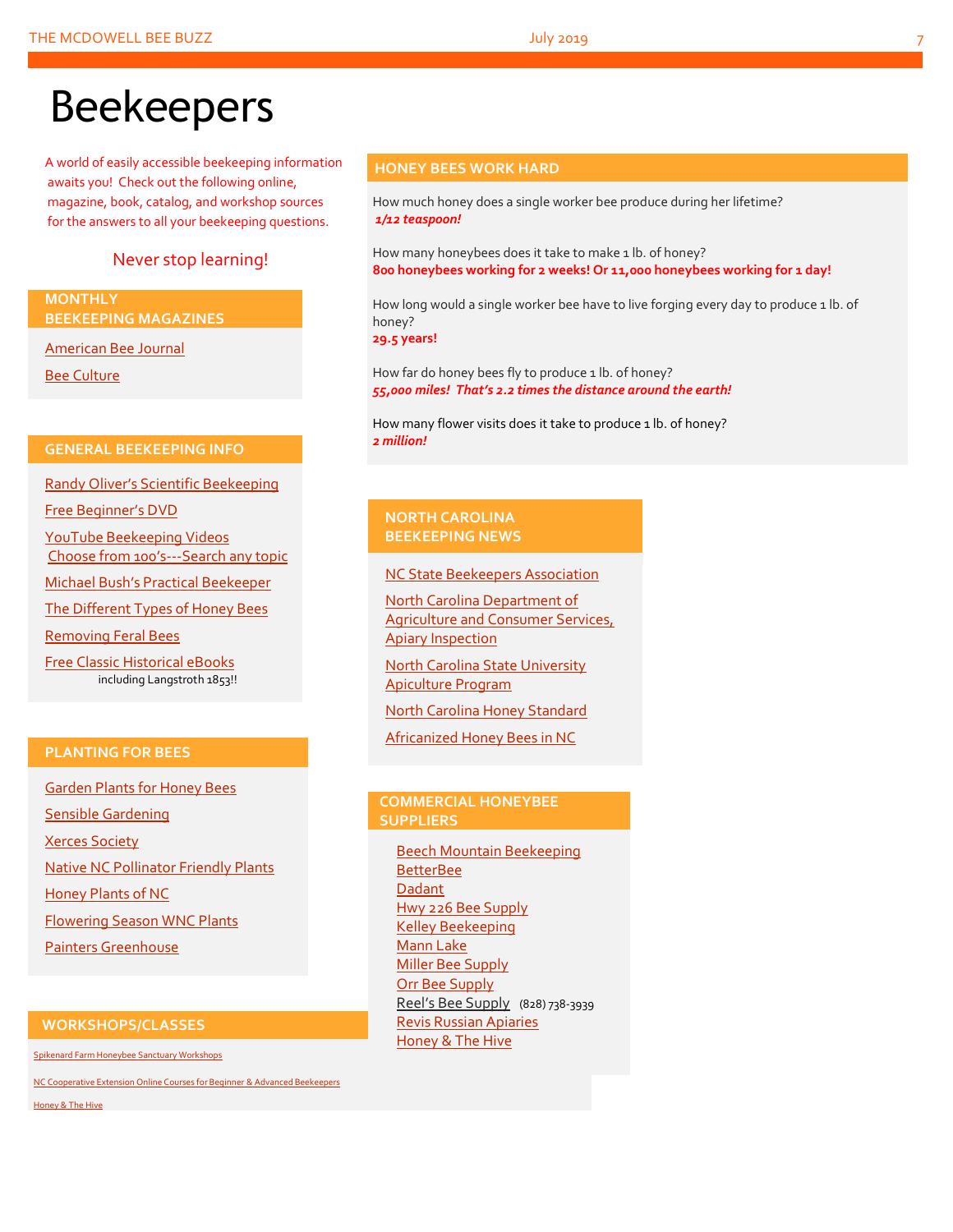# Friends of Honeybees

The world of beekeeping can be both fascinating and confusing. Your local beekeeping club is here to help.

#### <span id="page-7-0"></span>**SWARM OF BEES? WHO YOU GONN'A CALL?**

Have you seen a swarm of honeybees? Don't panic—they aren't aggressive. Just call a beekeeper in your area; they may be able to help.

#### *Marion*

 Adam Wright 828-442-7817 Harold Arrowood 828-659-2921 *Glenwood* Ed Speer 828-724-4444 Wayne Holland 828-659-4161 *Pleasant Gardens* Bill Hendley 828-460-0292 **Greenlee**  Doug Mikell 828-896-5755 Bruce Clifton 828-925-0646 *Nebo* Ricky Styles 828-652-0184 or 803-3887 *Old Fort* Lonnie Bewernitz 828-280-3784 James McGinnis 828-668-4232 Darren Orr 828-581-4494 Don Miller 828-668-0154 Little Switzerland Mitch Hughes 828-756-7294 McDowell County Cameron Johnson 828-652-1263

#### **DOES HONEY GO BAD?**

Normally---no. Some honeys stay fresh for thousands of years. Most honey will eventually crystallize, but crystallization is not spoilage---just a change in physical state. Honey is naturally anti-microbial and kills most bacteria, fungus, and viruses. Honey is antiseptic and is often used to heal infected wounds.

However, the water naturally contained in honey may separate out during crystallization. Mold and/or alcohol can then develop in the expelled water and cause spoilage. Fermented honey will smell and taste like alcohol.

Yeast in the air is the culprit--to prevent crystallization and possible spoilage, store honey in full, air-tight containers at room temperature.

### **WHAT SHOULD I DO WITH CRYSTALLIZED HONEY?**

1) Eat it like spreadable paste. It has probably not spoiled. Many cultures around the world prefer crystallized rather than liquid honey--- Yes, they wait for honey to crystallize before eating it! Creaming crystallized honey by periodically stirring makes a smooth, delicious spread. Use like butter on toast, biscuits or muffins.

2) Return it to liquid with low heat applied over a long time. Set bottle of crystallized honey on dashboard of car parked in the sun---works in a few hours (summer) to a few days (winter). OK, doesn't work in really cold weather, but you should avoid heating honey in a microwave or in a boiling-water bath on a stovetop because that much high heat kills beneficial bacteria and enzymes.

Storing honey in the refrigerator can hasten crystallization! Storing in dry, roomtemperature dark kitchen cabinet can slow the crystallization process.

## **Recipe of the Month**

 **HONEY SPICED CIDER**

#### Fro[m www.SweetBetsyFarm.](http://www.sweetbetsyfarm.com/)*com*

#### *Ingredients*

2 quarts of apple cider Peel from 1 large or 2 medium oranges

1 tablespoon ground cinnamon or 4 cinnamon sticks

1 tsp ground cloves or 1 tablespoon whole cloves

¼ cup raw honey

#### *Directions*

- 1. Peel oranges taking only the orange part of the peel---you do not want any of the white as it will make the cider bitter.
- 2. Mix all ingredients in a saucepan and heat.
- 3. Simmer 10-15 minutes, stirring occasionally.
- 4. Adjust sweetness by adding more honey if desired.
- 5. Serve hot.

Submit your favorite honey recipe for the next newsletter

*Ed@SweetBetsyFarm.com*

### **BEE STING EMERGENCY?**

#### **CALL 911**

#### **GENERAL QUESTIONS?**

call Allergy Partners of WNC (828) 255-3749

Allergy Partners of WNC--Marion 136 Creekview Court Marion, NC 28752 (828) 652-6454 Dr. Leigh Anne Schwietz Mondays 9am-5:30pm Tuesdays 8am-11:30pm, 1pm-4:30 pm

#### *NORMAL VS. DANGEROUS REACTIONS TO INSECT STINGS* What's the difference? Check these websites:

#### [WebMD](http://www.webmd.com/allergies/guide/insect-stings)

[American Academy Allergy Asthma](http://www.aaaai.org/conditions-and-treatments/library/allergy-library/stinging-insect-allergy.aspx) [MedicineNet.com](http://www.medicinenet.com/insect_sting_allergies/article.htm)

[MedicineNet.com](http://www.medicinenet.com/insect_sting_allergies/article.htm)

[NC State University](http://wncbees.org/wp-content/uploads/2014/08/Allergy-to-Insect-Stings-NCSU-1.09.pdf)

[B. Marterre, MD](http://wncbees.org/wp-content/uploads/2014/08/Bee-Stings-Immunology-Allergy-and-Treatment-Marterre.pdf)

#### **MCDOWELL COUNTY HONEY TRAIL**

## **Looking for Local Honey or something fun to do in McDowell County?**

*Visit an active bee farm Find local honey for sale*

[www.McDowellCountyHoneyTrail.org](http://www.mcdowellcountyhoneytrail.org/)

#### **BEE JOKE OF THE MONTH**

Where do bees sit? *(Find answer on last page)*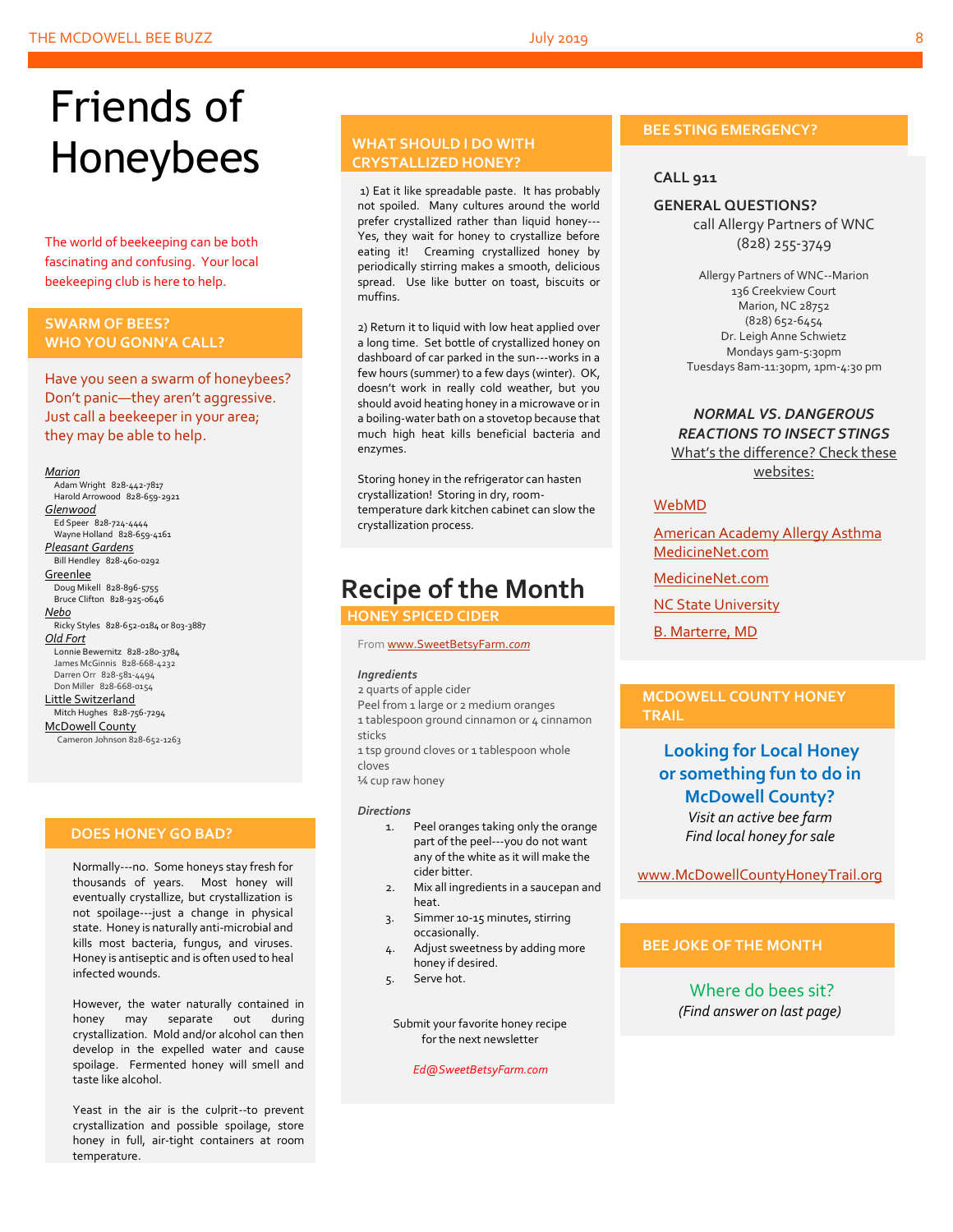## **McDowell Honey Bees**

# **FREE! Classified Ads**

Have something to sell, trade, or give away? Here's your chance to advertise FREE in our monthly newsletter! Choose one of the listed categories and submit your listing (40 words or less) to the editor: Ed Speer [Ed@SweetBetsyFarm.com](mailto:Ed@SweetBetsyFarm.com)

You must be a paid member of McDowell Honeybees (or a supporter of the club) to make a listing—but you can make as many listings as you like. Need other categories---just let the editor know. Your listing will continue every month until you inform the editor to remove it. Describe your item and give your phone number, address, and/or email so interested parties can contact you directly. Listings are subject to editor approval; editor not responsible for accuracy or validity of listings.

If your classified ad was successful, please consider making a donation to our monthly meeting refreshment fund.

#### **LOCAL HONEY FOR SALE**

*Honey House at Sweet Betsy Farm. (Fri & Sat 10-5, May-Dec, other times by appointment), 3947 Mudcut Rd Glenwood. Chemical-free Beekeeping. (828) 724- 4444. [Karen@SweetBetsyFarm.com](mailto:Karen@SweetBetsyFarm.com) www.SweetBetsyFarm.com*

*HoneyBird Farms. Sugar Hill. (828) 738- 859[3 jessem04@hotmail.com](mailto:jessem04@hotmail.com)*

*Mikell's Farm Honey—uses Organic Beekeeping Practices (828) 668-0103. Old Fort[. www.Mikellsfarmhoney.com](http://www.mikellsfarmhoney.com/) Facebook: [www.facebook.com/mikellsfarmhoney](http://www.facebook.com/mikellsfarmhoney)*

*Ray Revis. (828) 652-3524. Marion. [www.RevisRussians.com](http://www.revisrussians.com/)*

*Charles Revis. Old Fort. (828) 925-1430. [revisjs@gmail.com](mailto:revisjs@gmail.com)*

*Orr Bee Supply. 323 Morris Hollow Rd, Old Fort. (828) 581-4494. [OrrBeeSupply@live.com](mailto:OrrBeeSupply@live.com)*

*Bill Hendley. Pleasant Gardens.* (828) 460-0292[. bmhendley@gmail.com](mailto:bmhendley@gmail.com)

*Wayne Holland. Glenwood.* (828) 659- 4161[. Wayneholland57@yahoo.com](mailto:Wayneholland57@yahoo.com)

*Magic Creek Farm. Marion. (843) 421- 6852.* [Jimaustin66@gmail.com](mailto:Jimaustin66@gmail.com)

#### **OTHER HIVE PRODUCTS FOR SALE**

**Beeswax—***Honey House at Sweet Betsy Farm. (Fri & Sat 10-5, May-Dec, other times by appointment) 3947 Mudcut Rd Glenwood. (828) 724-4444. [Karen@SweetBetsyFarm.com](mailto:Karen@SweetBetsyFarm.com) www.SweetBetsyFarm.com*

#### **HONEYBEES FOR SALE**

**Russian Honeybees—***Nucs & queens. Revis Russian Apiaries. (828) 652-3524. PO Box 2520 Marion, NC 28752. [www.RevisRussians.com](http://www.revisrussians.com/)*

**Russian Honeybees—***Nucs & queens. Charles Revis. (828) 925-1430. [revisjs@gmail.com](mailto:revisjs@gmail.com)*

**Superior North Carolina-raised packaged bees and overwintered 5-frame nucs; also queens---***Orr Bee Supply. 323 Morris Hollow Rd, Old Fort. (828) 581- 4494. [OrrBeeSupply@live.com](mailto:OrrBeeSupply@live.com) www.orrbeesupply.com*

**Italian Honeybees---***Nucs. Hwy 226 Bee Supply. 13133 NC 226 South. Union Mills. (828) 652-1263. [www.Hwy226BeeSupplies.com](http://www.hwy226beesupplies.com/)*

#### **FARM PRODUCTS FOR SALE**

**Free-Range Eggs—***Honey House at Sweet Betsy Farm. (Fri & Sat 10-5, May-Dec, other times by appointment) 3947 Mudcut Rd Glenwood. (828) 724-4444. [Karen@SweetBetsyFarm.com](mailto:Karen@SweetBetsyFarm.com) www.SweetBetsyFarm.com*

#### **HANDMADE CRAFTS FOR SALE**

**Lip Balm, Soap, Earrings, Wax Ornaments—***Honey House at Sweet Betsy Farm. (Fri & Sat 10-5, May-Dec, other times by appointment) 3947 Mudcut Rd Glenwood. (828) 724-4444. [Karen@SweetBetsyFarm.com](mailto:Karen@SweetBetsyFarm.com) [www.SweetBetsyFarm.com](http://www.sweetbetsyfarm.com/)*

**Lip Balm, Soap, Salves, Butters, Balms, etc---All Natural and Organic Ingredients with Essential Oils- --***Mikell's Farm Honey. (828) 668-0103. Old Fort. [www.Mikellsfarmhoney.com](http://www.mikellsfarmhoney.com/) Facebook[: www.facebook.com/Bee-Naturally-by-](http://www.facebook.com/Bee-Naturally-by-Sharry-of-Mikells-Farm-1595338734026320/)[Sharry-of-Mikells-Farm-1595338734026320/](http://www.facebook.com/Bee-Naturally-by-Sharry-of-Mikells-Farm-1595338734026320/) Facebook: [www.facebook.com/mikellsfarmhoney](http://www.facebook.com/mikellsfarmhoney)*

**Lip Balm, Soap, Body Creams, Beard Balm---** *HoneyBird Farms. Sugar Hill. (828) 738-859[3 jessem04@hotmail.com](mailto:jessem04@hotmail.com)*

**Handcrafted Soaps, Body Scrubs, Bath Soaks & More!** *Forever Found Farm, Glenwood (828) 738-9989 [ForeverFundFarm@gmail.com](mailto:ForeverFundFarm@gmail.com) [www.etsy.com/shop/ForeverFoundFarm](http://www.etsy.com/shop/ForeverFoundFarm)*

#### **BEE-FRIENDLY PLANTS**

*Bee-Friendly Plants, Including Natives---Painters Greenhouse Nursery 734 Roy Moore Rd, Old Fort, NC [www.paintersgreenhouse.com](http://www.paintersgreenhouse.com/) (828) 668-7225 [Paintersgreenhouse1@gmail.com](mailto:Paintersgreenhouse1@gmail.com)*

#### **ITEMS FOR TRADE/BARTER**

**Bees for Trees---***Will trade six (6) potted Sourwood trees (3'-5') for an established Honeybee colony, preferably Russians or some other hygienic race. Lonnie & Barb Bewernitz, Hugging Tree Farm. Old Fort, NC (828) 668-9660 [LonnieB@LonniebCPA.com](mailto:LonnieB@LonniebCPA.com)*

#### **BEEKEEPING SUPPLIES FOR SALE**

**Custom-made Wooden Ware and Beekeeping Supplies. Also Extractors (hand crank or motorized)---***Orr Bee Supply. 323 Morris Hollow Rd, Old Fort. (828) 581-4494[. OrrBeeSupply@live.com](mailto:OrrBeeSupply@live.com) [www.orrbeesupply.com](file:///K:/McDowell%20Honeybees/2016/2016%20Newsletters/May%202016%20Newsletter/www.orrbeesupply.com)*

**Custom-made Wooden Ware---***Reel Bee Supply. Sugar Hill. (828) 738-3939.*

*Hive Frames, Small, Wood, new, no foundation, 10 total---Jim Austin, Magic Creek Farm, Marion (843) 421-6852.*

**Complete Beekeeping Supplies---***Hwy 226 Bee Supply. 13133 NC 226 South. Union Mills. (828) 652- 1263[. www.Hwy226BeeSupplies.com](http://www.hwy226beesupplies.com/)*

#### **USED BEEKEEPING ITEMS FOR SALE**

**Complete Hives/Hive Components**---*Used in our personal bee yard, cleaned, refurbished, ready to use. Orr Bee Supply. 323 Morris Hollow Rd, Old Fort. (828) 581-4494. [OrrBeeSupply@live.com](mailto:OrrBeeSupply@live.com) [www.orrbeesupply.com](file:///K:/McDowell%20Honeybees/2016/2016%20Newsletters/May%202016%20Newsletter/www.orrbeesupply.com)*

#### **HONEY STICKS FOR SALE**

**Flavored Honey Sticks**---\$*16.50/ 100 honey sticks. Chocolate, Sour Apple, Caramel, Ginger, Mango, Root Beer, Pink Lemonade, Sour Strawberry & Sour Cherry. Honey House at Sweet Betsy Farm (Fri & Sat 10-5, May-Dec, other times by appointment) 3947 Mudcut Rd Glenwood. (828) 724-4444. [Karen@SweetBetsyFarm.com](mailto:Karen@SweetBetsyFarm.com) www.SweetBetsyFarm.com*

**CDB Infused Local Honey Sticks---***Bill Hendley, Marion Farmers Market (828) 460-029[2 bmhendley@gmail.com](mailto:bmhendley@gmail.com)*

#### **BROWN MOUNTAIN LIGHTS BOOK**

*The Brown Mountain Lights--History, Science, and Human Nature explain an Appalachian Mystery* by Ed Speer 2017

Three years of research 250-page book signed by author \$35

[Ed@SweetBetsyFarm.com](mailto:Ed@SweetBetsyFarm.com) 828-724-4444